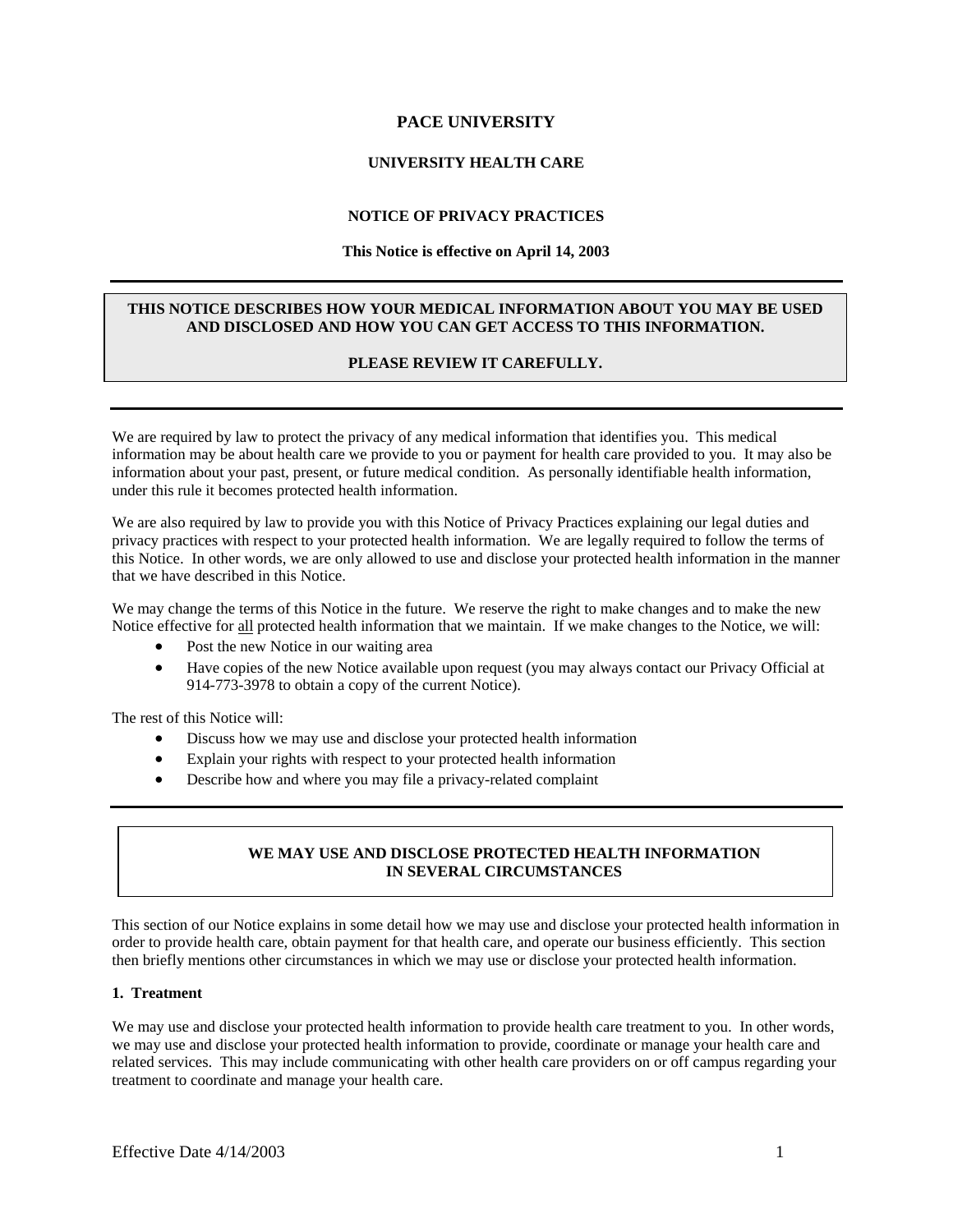## **2. Payment**

We may use and disclose your protected health information to obtain payment for health care services that you received. This means that, within the department, we may use your protected health information to arrange for payment (such as preparing bills and managing accounts). We also may disclose your protected health information to others (such as insurers, collection agencies, and consumer reporting agencies). In some instances, we may disclose your protected health information to an insurance plan before you receive certain health care services because, for example, we may want to know whether the insurance plan will pay for a particular service.

## **3. Health care operations**

We may use and disclose your protected health information in performing a variety of business activities that we call "health care operations." These "health care operations" activities allow us to, for example, improve the quality of care we provide and reduce health care costs. For example, we may use or disclose your protected health information in performing the following activities:

- Reviewing and evaluating the skills, qualifications, and performance of our staff
- Providing training programs for students, trainees, health care providers or non-health care professionals to help them practice or improve their skills.
- Cooperating with outside organizations in evaluations of the treatment and services we provide, and the certification and licensing of providers, staff or facilities.
- Reviewing and improving the quality, efficiency and cost of care that we provide.
- Planning for our organization's future operations.
- Resolving grievances within our organization.
- Working with others (such as lawyers, accountants and other providers) who assist us to comply with this Notice and other applicable laws.

## **4. Persons involved in your care**

We may disclose your protected health information to a relative, close personal friend or any other person you identify if that person is involved in your care and the information is relevant to your care. If the patient is a minor, we may disclose protected health information about the minor to a parent, guardian or other person responsible for the minor except in limited circumstances.

We may also use or disclose your protected health information to a relative, another person involved in your care or possibly a disaster relief organization (such as the Red Cross) if we need to notify someone about your location or condition.

You may ask us at any time not to disclose your protected health information to persons involved in your care. We will agree to your request and not disclose the information except in certain limited circumstances (such as emergencies) or if the patient is a minor. If the patient is a minor, we may or may not be able to agree to your request.

## **5. Required by law**

We will use and disclose your protected health information whenever we are required by law to do so. There are many state and federal laws that require us to use and disclose your protected health information. For example, New York State law requires us to report gunshot wounds and other injuries to the police and to report known or suspected child abuse or neglect to the Department of Social Services. We will comply with those State laws and with all other applicable laws.

## **6. National priority uses and disclosures**

When permitted by law, we may use or disclose your protected health information without your permission for various activities that are recognized as "national priorities." In other words, the government has determined that under certain circumstances (described below), it is so important to disclose your protected health information that it is acceptable to disclose your protected health information without the individual's permission. We will only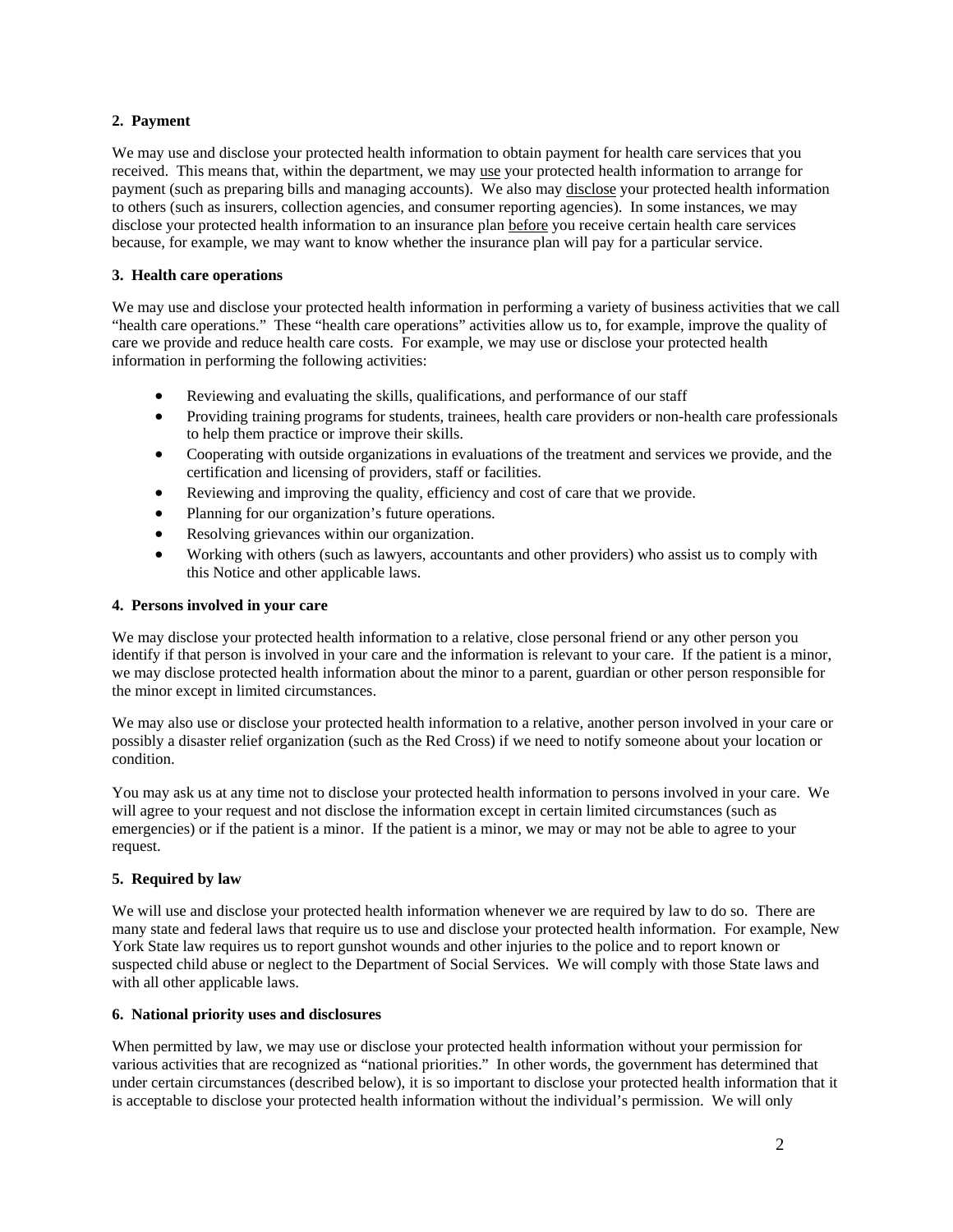disclose your protected health information in the following circumstances when we are permitted to do so by law. Below are brief descriptions of the "national priority" activities recognized by law.

- **Threat to health or safety:** We may use or disclose your protected health information if we believe it is necessary to prevent or lessen a serious threat to health or safety.
- **Public health activities:** We may use or disclose your protected health information for public health activities. Public health activities require the use of your protected health information for various activities, including, but not limited to, activities related to investigating diseases, reporting child abuse and neglect, monitoring drugs or devices regulated by the Food and Drug Administration, and monitoring work-related illnesses or injuries. For example, if you have been exposed to a communicable disease (such as a sexually transmitted disease), we may report it to the New York State Department of Health and take other actions to prevent the spread of the disease.
- **Abuse, neglect or domestic violence:** We may disclose your protected health information to a government authority (such as the Department of Social Services) if you are an adult and we reasonably believe that you may be a victim of abuse, neglect or domestic violence.
- **Health oversight activities:** We may disclose your protected health information to a health oversight agency – which is basically an agency responsible for overseeing the health care system or certain government programs. For example, a government agency may request information from us while they are investigating possible insurance fraud.
- **Court proceedings:** We may disclose your protected health information to a court or an Official of the court (such as an attorney). For example, we would disclose your protected health information to a court if a judge orders us to do so.
- Law enforcement: We may disclose your protected health information to a law enforcement official for specific law enforcement purposes. For example, we may disclose limited protected health information about you to a police Official if the Official needs the information to help find or identify a missing person.
- **Coroners and others:** We may disclose your protected health information to a coroner, medical examiner, or funeral director or to an organization if necessary to arrange an organ or tissue donation from you or a transplant to you.
- **Workers' compensation:** We may disclose your protected health information in order to comply with workers' compensation laws.
- **Research organizations:** We may use or disclose your protected health information as necessary, and as permitted by law, for research, subject to your explicit authorization and/or oversight by the Pace University Committee on the Protection of Human Subjects or similar committee.
- **Certain government functions:** We may use or disclose your protected health information for certain government functions, including but not limited to military and veterans' activities and national security and intelligence activities. We may also use or disclose your protected health information to a correctional institution in some circumstances.

## **7. Appointments and services**

We may contact you to provide appointment reminders or test results.

#### **8. Health products and services**

We may from time to time use your protected health information to communicate with you about treatment alternatives and other health-related benefits and services that may be of interest to you.

## **9. Confidentiality of Alcohol and Drug Abuse patient records, HIV-related information, and Mental Health records.**

The confidentiality of alcohol and drug abuse patient records, HIV-related information, and mental health records maintained by us is specifically protected by State and/or Federal law and regulations. Generally, we may not disclose such information unless you consent in writing, the disclosure is allowed by a court order, or other limited and regulated circumstances pertain.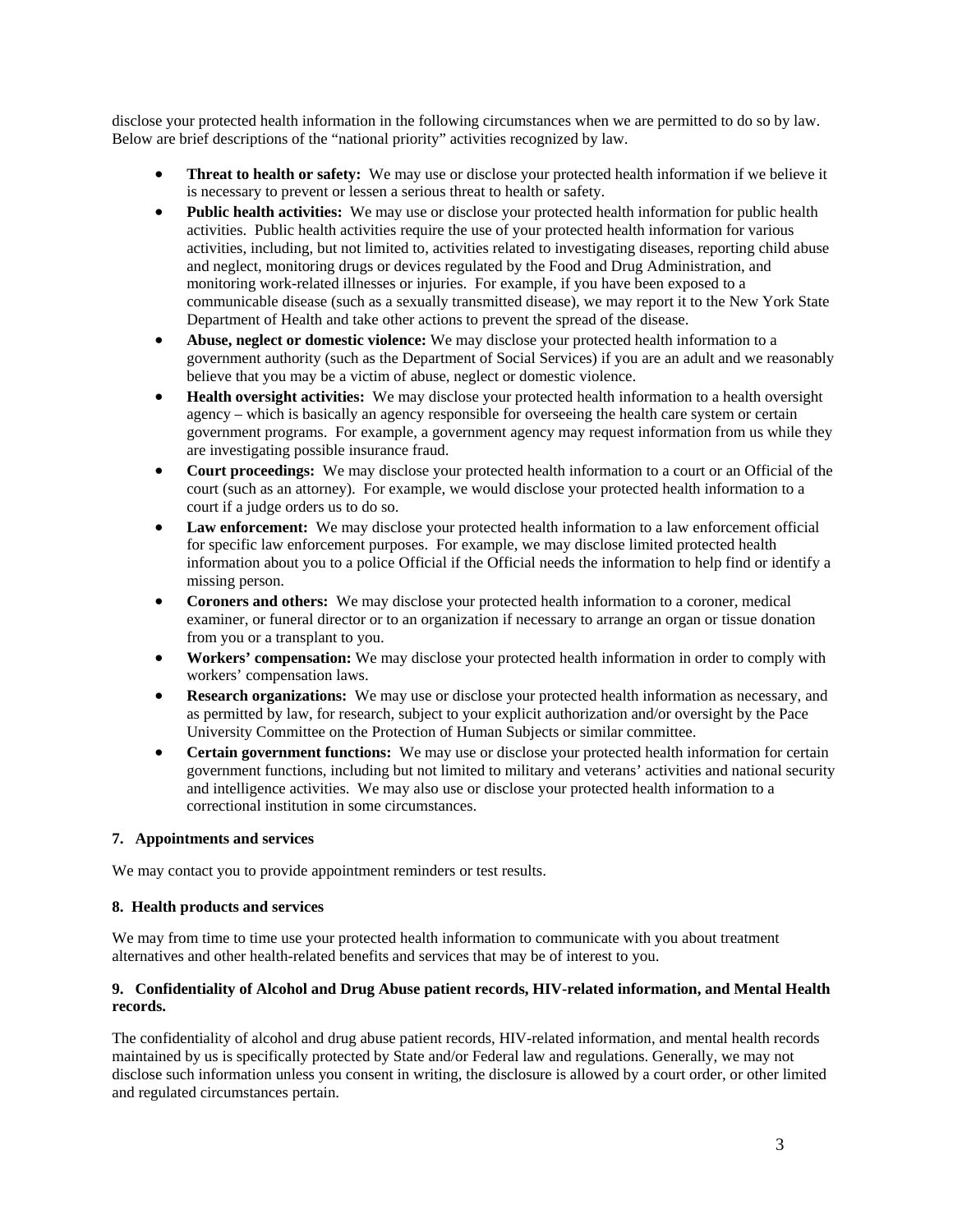#### **10. Authorization**

Other than the uses and disclosures described above (#1-9), we will not use or disclose your protected health information without the "authorization" – or signed permission – of you or your personal representative. In some instances, we may wish to use or disclose your protected health information and we may contact you to ask you to sign an authorization form. In other instances, you may contact us to ask us to disclose your protected health information and we will ask you to sign an Authorization Request For Use or Disclosure of Protected Health Information form.

If you sign a written authorization allowing us to disclose your protected health information, you may later revoke (or cancel) your authorization in writing (except in very limited circumstances related to obtaining insurance coverage). If you would like to revoke your authorization, you may write us a letter revoking your authorization or fill out a Request To Revoke Authorization form, which are available in the department or from our Privacy Official. If you revoke your authorization, we will follow your instructions except to the extent that we have already relied upon your authorization and taken some action.

# **YOU HAVE RIGHTS WITH RESPECT TO YOUR MEDICAL INFORMATION ABOUT YOU**

You have several rights with respect to your protected health information. This section of the Notice will briefly mention each of these rights.

## **1. Right to a copy of this Notice**

You have a right to obtain a paper copy of our Notice of Privacy Practices at any time. In addition, a copy of this Notice will always be posted in our waiting area. If you would like to have a copy of our Notice, ask the receptionist for a copy or contact our Privacy Official.

## **2. Right of access to inspect and copy**

You have the right to access, inspect (which means see or review) and/or receive a copy of your protected health information that we maintain. Rights for access must be made in writing and be signed by your or your representative. You may write us a letter requesting access or fill out a Request For Access To Protected Health Information form, which is available in the department or from our Privacy Official. We will charge you in accordance with a schedule of fees established by New York State laws.

We may deny your request in certain circumstances. If we deny your request, we will explain our reason for doing so in writing. We will also inform you in writing if you have the right to have our decision reviewed by another person. We may be able to provide you with a summary or explanation of the information. Contact our Privacy Official for more information on these services and any possible additional fees.

## **3. Right to have your protected health information amended**

You have the right to request that we amend (which means correct or supplement) your protected health information that we maintain. If you believe that we have information that is either inaccurate or incomplete, we may amend the information to indicate the problem and notify others who have copies of the inaccurate or incomplete information. If you would like us to amend information, you must provide us with a request in writing and explain why you would like us to amend the information. You may either write us a letter requesting an amendment or fill out a Request For Amendment of Protected Health Information form, which is available in the department or from our Privacy Official.

We may deny your request in certain circumstances. If we deny your request, we will explain our reason for doing so in writing. You will have the opportunity to send us a statement explaining why you disagree with our decision to deny your amendment request and we will share your statement whenever we disclose the information in the future.